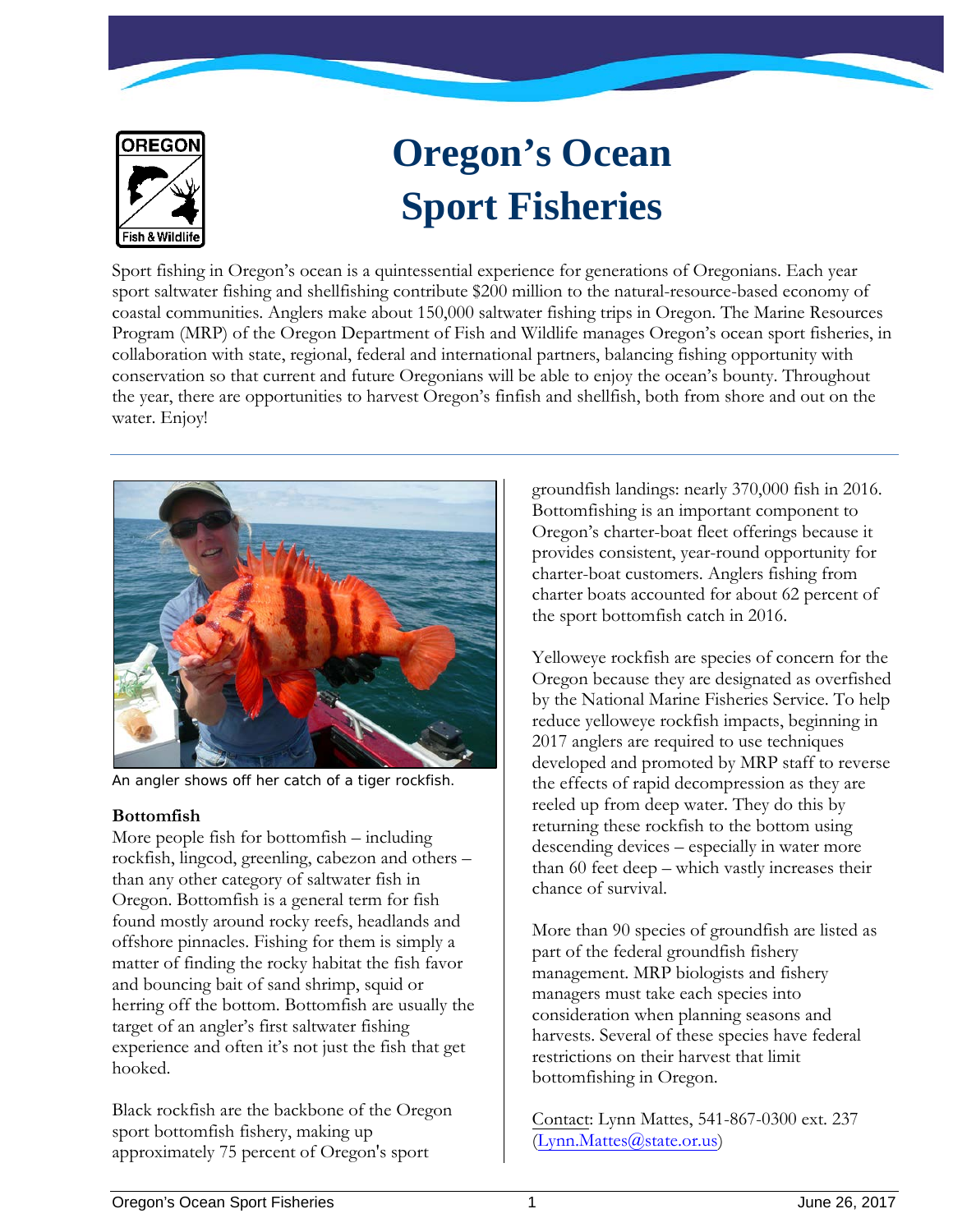

Two anglers get their daily limit of halibut.

## **Pacific halibut**

When a big halibut takes the bait, it's like hooking the bumper of a Buick. Those big ones are tough to crank off the bottom, but there are few thrills like landing a big halibut. The seasons typically run from May through October and close when harvest quotas are met.

Most halibut caught in Oregon are between 20 and 30 pounds round weight, but big ones (usually females) weighing more than 100 pounds are possible. A huge fish in Oregon would be around 150 pounds. Halibut is one of Oregon's most active sport fisheries. Anglers made more than 21,000 halibut trips in 2016 and caught about 10,700 fish.

Oregon is part of the Pacific halibut's southern range, which extends into northern California. Halibut can migrate long distances and tend to be smaller in the south. In the Aleutian Islands, the northern part of their range, halibut can grow to 7 feet and 650 pounds.

Oregon's halibut quota is set by the International Pacific Halibut Commission. Oregon's fishery managers then develop a catch-sharing plan, which allocates the quota into different regions and different fisheries. They do this by working with the public extensively to develop fishing opportunity in each of the three sub-areas: the Columbia River area to Cape Falcon, the central coast from Cape Falcon to Humbug Mountain and the southern coast from Humbug Mountain to the California border. Each sub-area has its own quota and open days. In addition, the

popular central coast sub-area has both "alldepth" and "nearshore" (inside 40 fathoms) fisheries during the season. The catch-sharing plan is then finalized and adopted by the federal and international regional fishery management bodies.

The sport halibut catch is carefully monitored by Oregon's fishery managers throughout the season to make sure the harvest does not exceed the sustainable harvest quota.

Contact: Lynn Mattes, 541-867-0300 ext. 237 [\(Lynn.Mattes@state.or.us\)](mailto:Lynn.Mattes@state.or.us)



Anglers clean the catch from a successful salmon trip.

## **Salmon**

When salmon fishing is good, it is the biggest fishing draw on the Oregon coast. The primary species in the ocean catch are Chinook and coho with a few pink salmon, chum salmon and steelhead landed each year. The sport ocean fishery is almost exclusively done by trolling lures and bait.

Coho salmon are usually easily available near the surface and provide anglers with unpredictable antics when hooked. Seasons usually run between late-June and September. In recent years, coho seasons have taken a two-tiered approach with both a selective (hatchery fin-clipped only) season early in the summer and a non-selective (both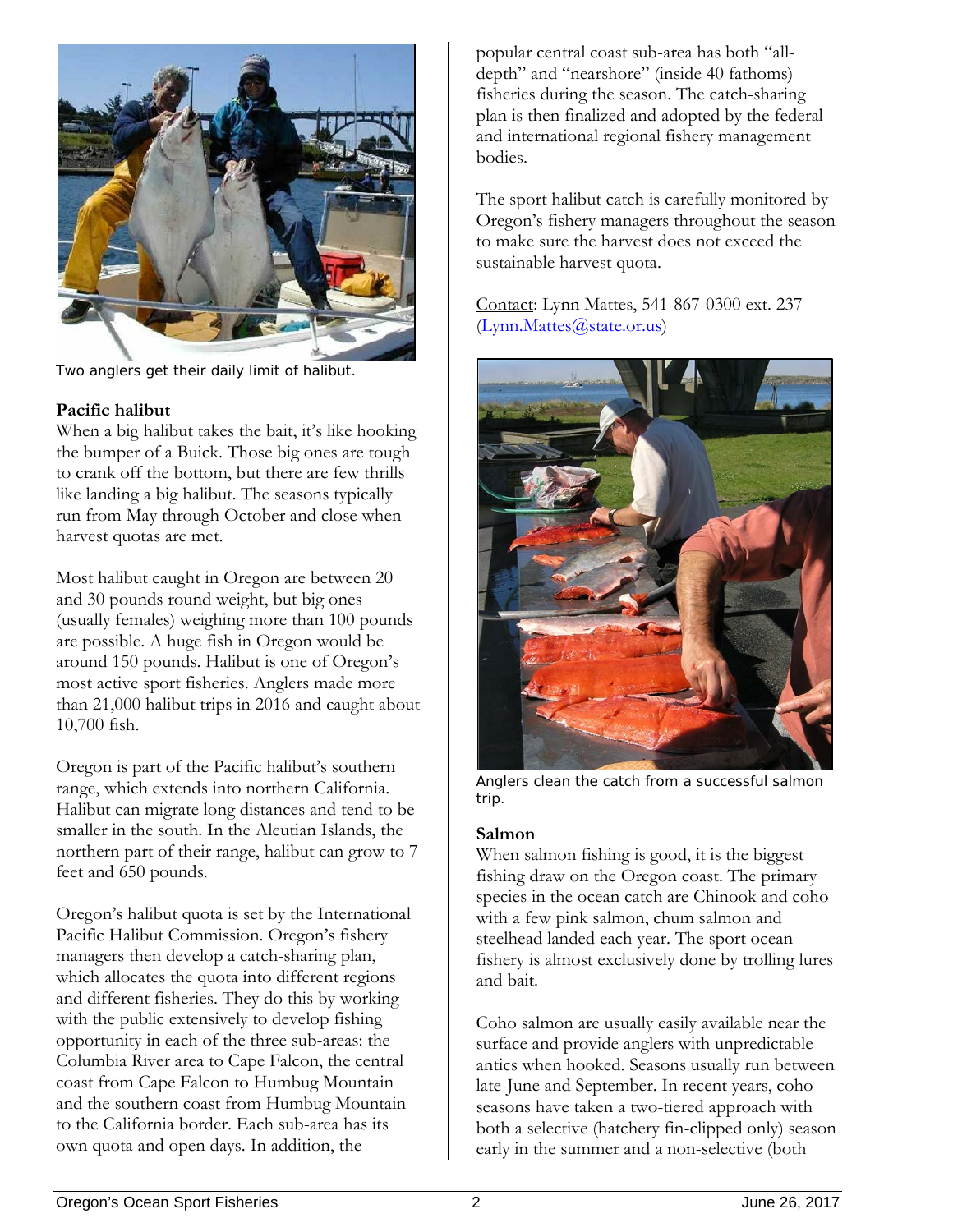hatchery and wild) season in September. This season is very popular with the public. Coho is the primary salmon caught from the Coos Bay area north to waters off the Columbia River.

Coho quotas are much reduced from past seasons due both to limitations on critical coho populations and a paradigm shift in management strategy from a spawning escapement goal to an impact-rate limitation model. The spawner escapement approach relied heavily on abundance forecasts and often resulted in unsustainable impacts. The impact-rate approach is now used and provides for a rebuilding of natural coho populations along the Oregon coast. The methodology change is already showing benefits to the fishery with more opportunities.

Ocean Chinook salmon fishing tends to be more of a challenge for anglers along much of the coast with fish much deeper and harder to find. Anglers usually have the best success from Winchester Bay to Brookings. A large proportion of the Chinook caught off Oregon are fall chinook out of California's Central Valley or Klamath River fall chinook.

Contact: Eric Schindler, 541-867-0300 ext. 252 [\(Eric.D.Schindler@state.or.us\)](mailto:Eric.D.Schindler@state.or.us)



Albacore are by far the most common tuna caught off Oregon.

## **Tuna**

Each year the number of anglers pursuing albacore tuna off the Oregon coast grows. The 2012 sport albacore season saw the highest total landings ever for the Oregon fishery with 63,200 albacore landed from 16,000 angler trips – the

most tuna angler trips and the most albacore ever recorded from the fishery off Oregon.

Most years, tuna fishers must travel 30 miles or more offshore to find the albacore. Fishing for tuna represents a big commitment from the anglers who obtain and maintain vessels capable of safely going that far offshore – not to mention the cost of fuel. The fish are most commonly found in waters with surface temperatures of approximately 60 degrees with fish migrating into the waters off Oregon usually near the end of June. Best fishing is typically in July and August. The fish are usually still in range of the sport fleet through early October.

The young tuna caught off of Oregon are just starting their cross-Pacific journey and are three to five years old. Most albacore caught by Oregon anglers are between 20 to 30 pounds. They are also higher in desirable omega-3 fish oils than the large, lean, older albacore caught in the central Pacific. Also, because of their young age, the fish caught off of Oregon have a reduced mercury accumulation in their meat, compared to those caught in many other areas, according to the Oregon Albacore Commission (Oregon Department of Agriculture).

Contact: Eric Schindler, 541-867-0300 ext. 252 [\(Eric.D.Schindler@state.or.us\)](mailto:Eric.D.Schindler@state.or.us)



A red tail surf perch.

# **Surf Perch**

Schools of surf perch swim within 30 yards of Oregon's sandy beaches and are a popular target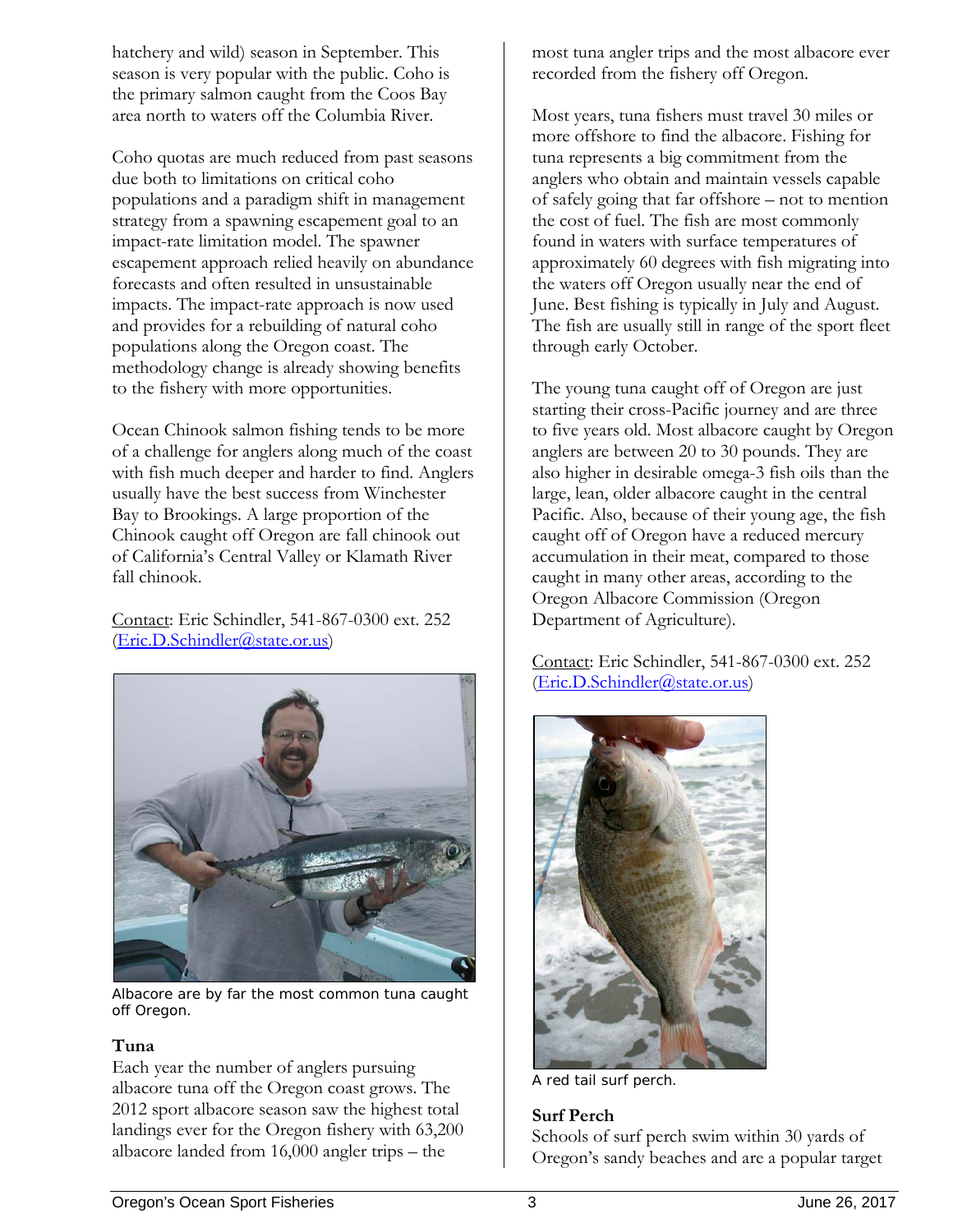for shore-side anglers. There are nine different species of surf perch found off the Oregon coast, but the most often-caught species is red tail surf perch. The slim, saucer-shaped fish can reach two pounds. The females bear live young about two inches long that look like miniature adults.

Although surf perch are available year-round, the most productive time to fish for them is in the spring and early summer when they school up along sandy shorelines for spawning. The best fishing often occurs on an incoming tide, especially an hour or two before high tide.

A lot remains unknown about the size of surfperch populations off the Oregon Coast. Many anglers keep enough surf perch for a dinner or two and then catch and carefully release the other surfperch to help safeguard future populations.

Contact: Lynn Mattes, 541-867-0300 ext. 237 [\(Lynn.Mattes@state.or.us\)](mailto:Lynn.Mattes@state.or.us)



Newport's crab dock is a popular spot all year.

## **Crab**

Just as Dungeness crab holds the top slot for commercial fishers, so this species receives the most effort from sport shellfishers as well. Crabbing in Oregon is a year-round activity that almost always yields a successful trip. Like the commercial Dungeness crab fishery, the sport fishery is managed by size, sex and season. In addition to the highly sought-after Dungeness crab, red rock crab are plentiful in most bays and, while smaller, are just as tasty.

Getting started requires a minimal investment in gear. Crabbing from a dock or pier is very popular and, at some locations, crab can be caught with gear deployed directly from the shore. However, crabbing in deeper water from a boat is usually much more productive. Some private businesses along the coast rent crabbing gear and boats so those new to crabbing can try it out without buying their own equipment.

A common misconception, promulgated perhaps by the liberal bag limits, is that red rock crabs are not native to Oregon. Red rock crabs are, in fact, a native species found in the fossil record as well as in Native American middens. They are an important component of Oregon estuaries and nearshore areas, and even function as a steward to the estuary by preying on invasive species such as green crab.



A male Dungeness crab clutches a female crab prior to her molting.

The **ODFW** web site provides recommendations about where, when, and how to crab. Satellite photos of Oregon's major bays and estuaries show the best places to crab and are a popular feature of the shellfish web pages.

Contact: Mitch Vance, 541-867-0300 ext. 233 (Mitch.Vance@state.or.us)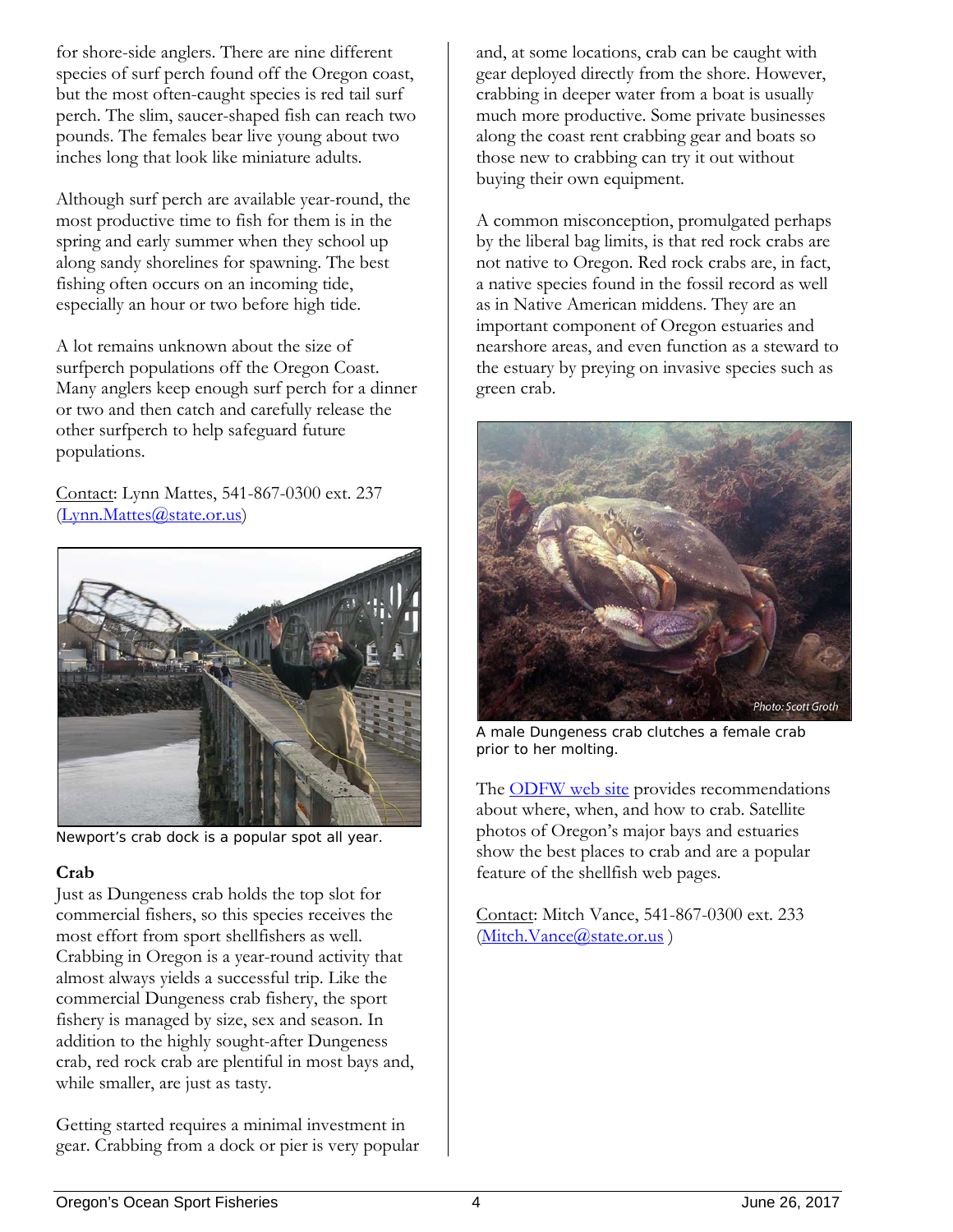

First-time bay clam diggers show off their catch.

## **Bay Clams**

Oregon estuaries are rich with many species of clams, although only a few of these species are commonly harvested. Gaper, butter, cockle, littleneck, and softshell are the species that are primarily targeted, due to their abundance, size, and taste. A wide variety of other bivalve species are found in Oregon estuaries, but are not commonly harvested due either to their scarcity or lack of palatability.

Each clam species has different characteristics, which are helpful to know if you plan to harvest them in Oregon's estuaries. For example, gapers live deep in the mud in eelgrass beds and digging them out requires some serious spade work. Butter clams are most often found in the larger estuarine systems, such as Coos, Tillamook, and Yaquina, because of their preference for water with higher salinity. Cockles have stout shells, so they do not bury themselves as deep as other common bay clams. In fact, you can often spot a good cockle bed just by looking for cockles on top of the sand or mud. Littlenecks are highly sought after "steamers." These clams are often confused with Manila littleneck clams, a smaller related (but non-native) clam that is farmed in mariculture operations and is available in local markets. Only Coos, Yaquina, and Tillamook bays have populations of littlenecks.



These small, but tasty, purple varnish clams came from Siletz Bay.

Two non-native species are also commonly harvest in many of Oregon's bays. Softshell clams occur in almost all of Oregon's estuaries and they can extend very high into the estuary. In Coos Bay, for example they are commonly found as far as 30 miles from the ocean inlet. This species is native to the East Coast, where they are an important commercial fishery. They have been part of Oregon's bay clams since the late 1800s.

A relative newcomer to Oregon, the purple varnish clam originated from Asia and was introduced into British Columbia and Puget Sound in the early 1990s via ships' ballast water. They have been hopscotching their way south ever since. Populations of purple varnish clams are well established in several Oregon bays and estuaries including Sand Lake, Siletz Bay, Alsea Bay, Siuslaw River estuary and Coos Bay.

The [ODFW website](http://www.dfw.state.or.us/MRP/shellfish/bayclams/index.asp) has a lot of information on where and how to harvest Oregon's plentiful bay clams.

Contact: Steve Rumrill, 541-867-0300, ext. 245 [\(Steven.S.Rumrill@state.or.us\)](mailto:Steven.S.Rumrill@state.or.us)

## **Razor clams**

Razor clams are found throughout Oregon's ocean beaches. However the 18-mile stretch of shoreline, known as the Clatsop beaches, which extends from the South Jetty of the Columbia River, south, to Tillamook Head accounts for over 90% of Oregon's razor clam catch and effort.